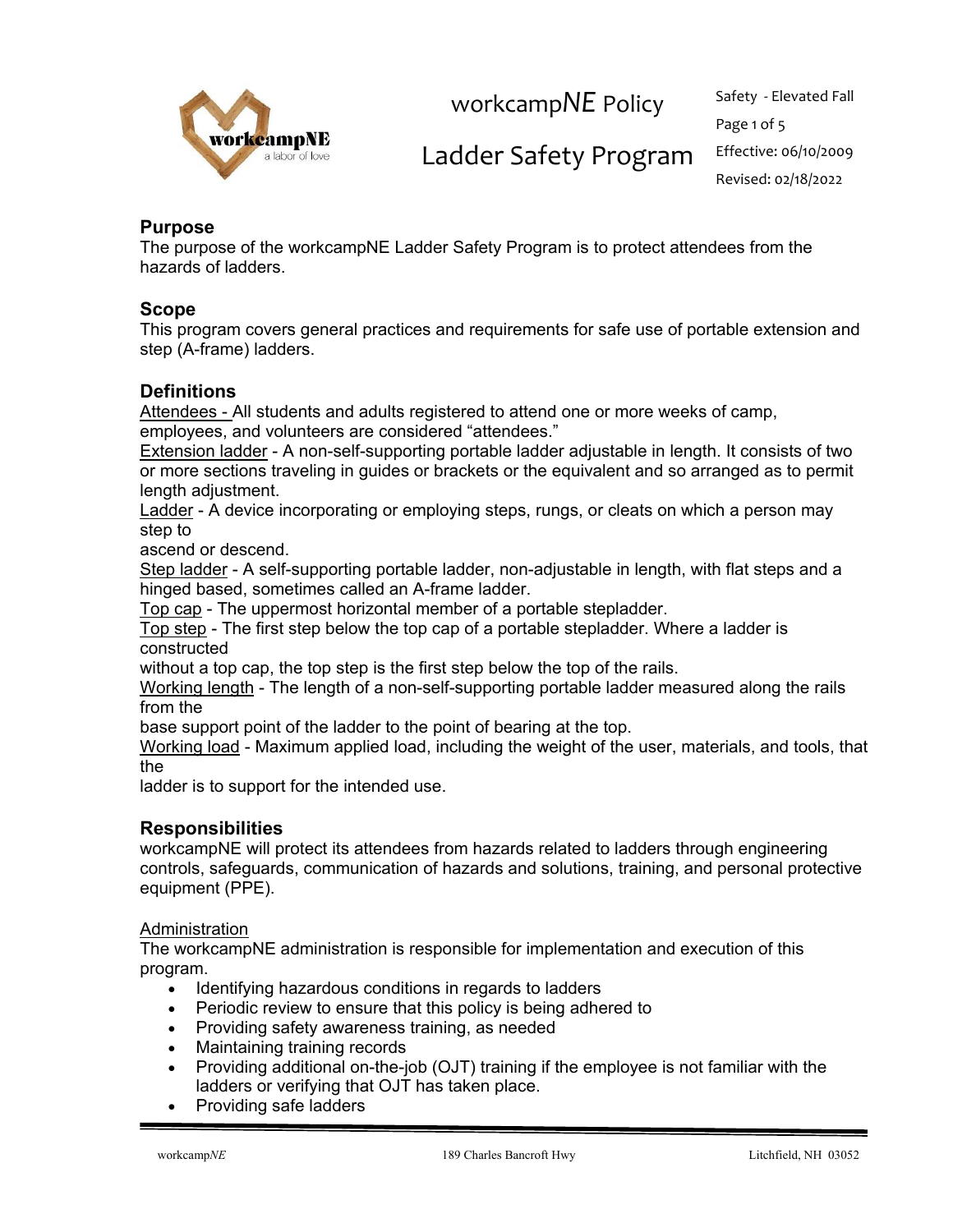

## Ladder Safety Program Effective: 06/10/2009

• Removing defective ladders from service.

#### **Attendees**

All attendees are expected to use ladders responsibly. They will;

- Anticipate work hazards.
- Understand and follow the ladder safety procedures in this program.
- Follow safety guidelines for the use of ladders according to manufacturer's instructions.
- Inspect ladders before use.
- Refrain from using damaged ladders.
- Use the right ladder for the job.
- Immediately pull damaged ladders from use and report them to a crew leader or wcNE representative.

### **Procedure**

- Ladder use shall be restricted to the purpose for which the ladder was designed.
- The duty rating of the ladder must be clearly indicated on the ladder.
- The working load to be placed on the ladder including the person and tools must be less than the duty rating.
- Ladders shall not be climbed by more than one person at a time.
- Stepladders shall not be used as single ladders or in the closed or partially closed position.
- The user shall not step or stand higher than the step or rung indicated on the label marking the highest standing level on a ladder.
- The user shall not step or stand on the ladder top cap and the top step of a stepladder or a combination ladder configured as a self-supporting ladder.
- The rear braces of a stepladder may not be used for climbing.

Angle of Inclination – Portable non-self-supporting ladders should be erected at a pitch of approximately 75 degrees from horizontal, (or 1 foot horizontal for every 4 feet vertical) for optimum resistance to sliding, strength of the ladder, and balance of the climber. A simple rule for setting up a ladder at the proper angle is to place the base a distance from the wall or upper support equal to one-quarter the effective working length of the ladder. Effective working length is the distance along the side rails from the bottom of the support point of the upper portion of the ladder.

Footing Support – The ladder base shall be placed with a secure footing on a firm, level support surface. Ladder levelers may be used to achieve equal rail support on uneven surfaces. Devices such as shoes, spurs, spikes, combinations thereof, or similar device of substantial design should be installed where required for slip resistance and bearing areas. Where ladders with no safety shoes, spurs, spikes or similar devices are used, a foot ladder board or similar device may be employed. Ladders shall not be used on ice, snow, or slippery surfaces unless suitable means to prevent slipping are employed. Ladders shall not be placed on boxes, barrels, or other unstable bases to obtain additional height.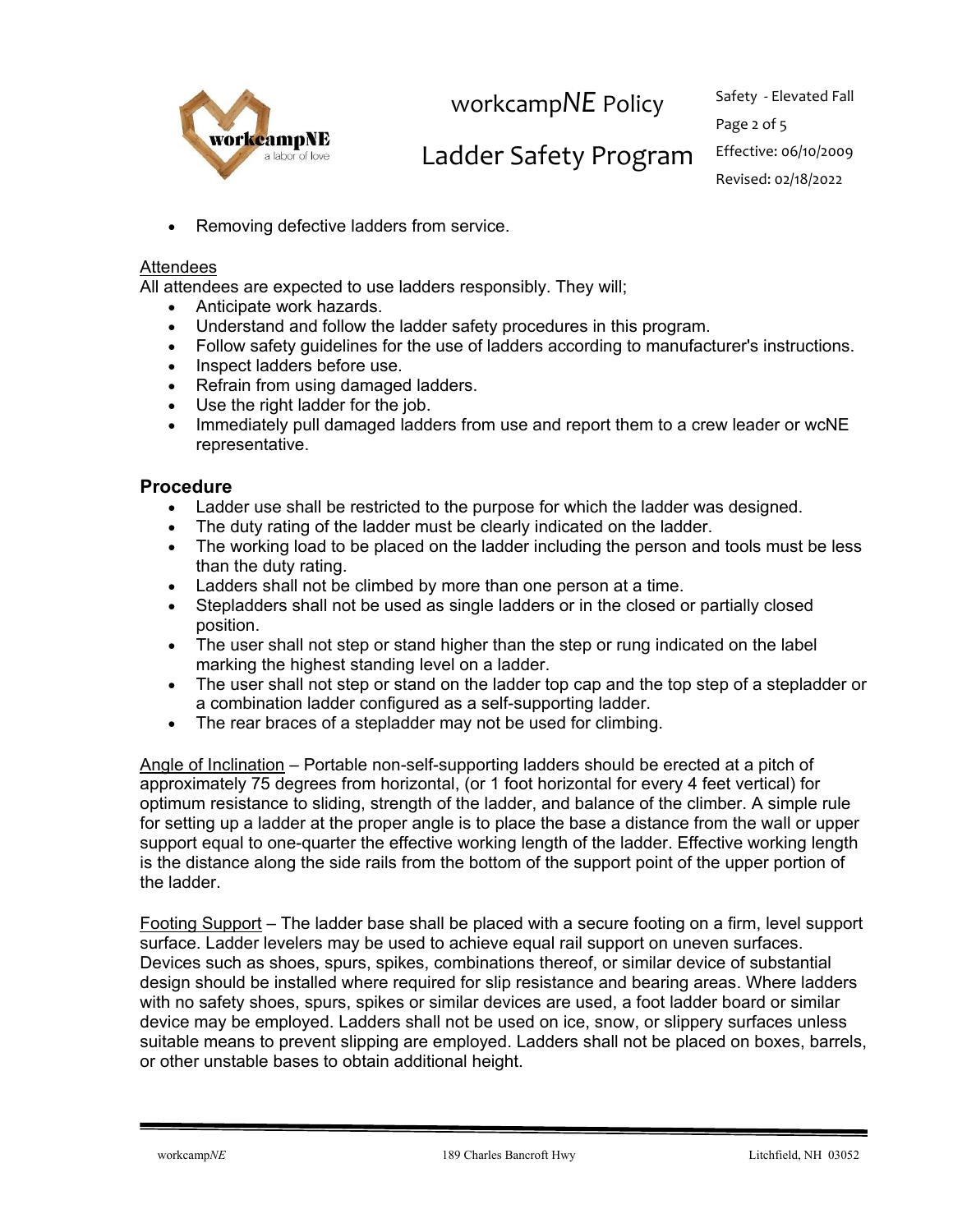

## Ladder Safety Program Effective: 06/10/2009

Page 3 of 5 Revised: 02/18/2022

Side Loading – Portable ladders are not designed for excessive side loading, and such abuse of the ladder shall be avoided. The ladder shall be kept close to the work. The user shall not overreach, but shall descend and relocate the ladder instead. When using a ladder, the user shall never push or pull unless the ladder is properly secured.

Climbing Ladders – When ascending or descending the ladder, the user shall face the ladder and maintain a firm hold on the ladder. It is preferable to grasp the rungs with an overhand grip as opposed to grabbing the rails. Grip strength is improved while grasping the rungs. Three points of contact with the ladder should be maintained at all times. Recommended climbing pattern is hand, hand – foot, foot. Belt buckle area of the body should remain centered on the ladder and never extend beyond the side rails.

Electrical Hazards – Users are cautioned to take proper safety measures when ladders are used in areas

containing electrical circuits. These precautions should prevent any contact or possible contact with an energized, uninsulated circuit or conductor in order to avoid electrical shock or short circuit. All ladders should be kept away from electric power lines. workcampNE suggests a minimum of 5 feet of distance away from where electrical lines enter the homes.

Access to Roof or Platform – When a single section or extension ladders are used to gain access to a roof or platform, the top of the ladder shall extend at least 3-feet above the point of support at the eaves, gutter, platform or roofline. The user shall take care when ascending from the ladder to the roof or/platform or descending from the roof/platform to the ladder to avoid tipping the ladder over sideways or causing the ladder base to slide.

Doorways – Ladders shall not be placed in front of doors opening toward the ladder unless the door is blocked open, locked, or guarded.

Set-Up and Adjustment of Extension Ladders – Adjustment of extension ladders shall only be made by the user when standing at the base of the ladder so the user may observe when the locks are properly engaged. The user shall check that the rope is tracking correctly in the pulley. Adjustment of extension ladders from the top of the ladder (or any level over the locking devices) is a dangerous practice and shall not be attempted. Adjustments shall not be made while anyone is standing on the ladder. The user shall ensure that both upper and lower ladder support points are contacting firm support surfaces. Combination ladders used in a non-selfsupporting configuration require that the same procedures be observed.

Set-Up of Stepladders - The user shall ensure that the stepladder is fully opened, with spreaders locked and all feet in contact with a firm and level support surface.

### **Hazard Assessments**

The workcampNE administration will ensure that a hazard assessment is conducted during the site assessment in each work area where ladders may be used. Once hazards are identified, the staff will recommend appropriate control measures of elimination, substitution, engineering, and/or administrative and provide guidance on hazard control that is feasible/satisfactory.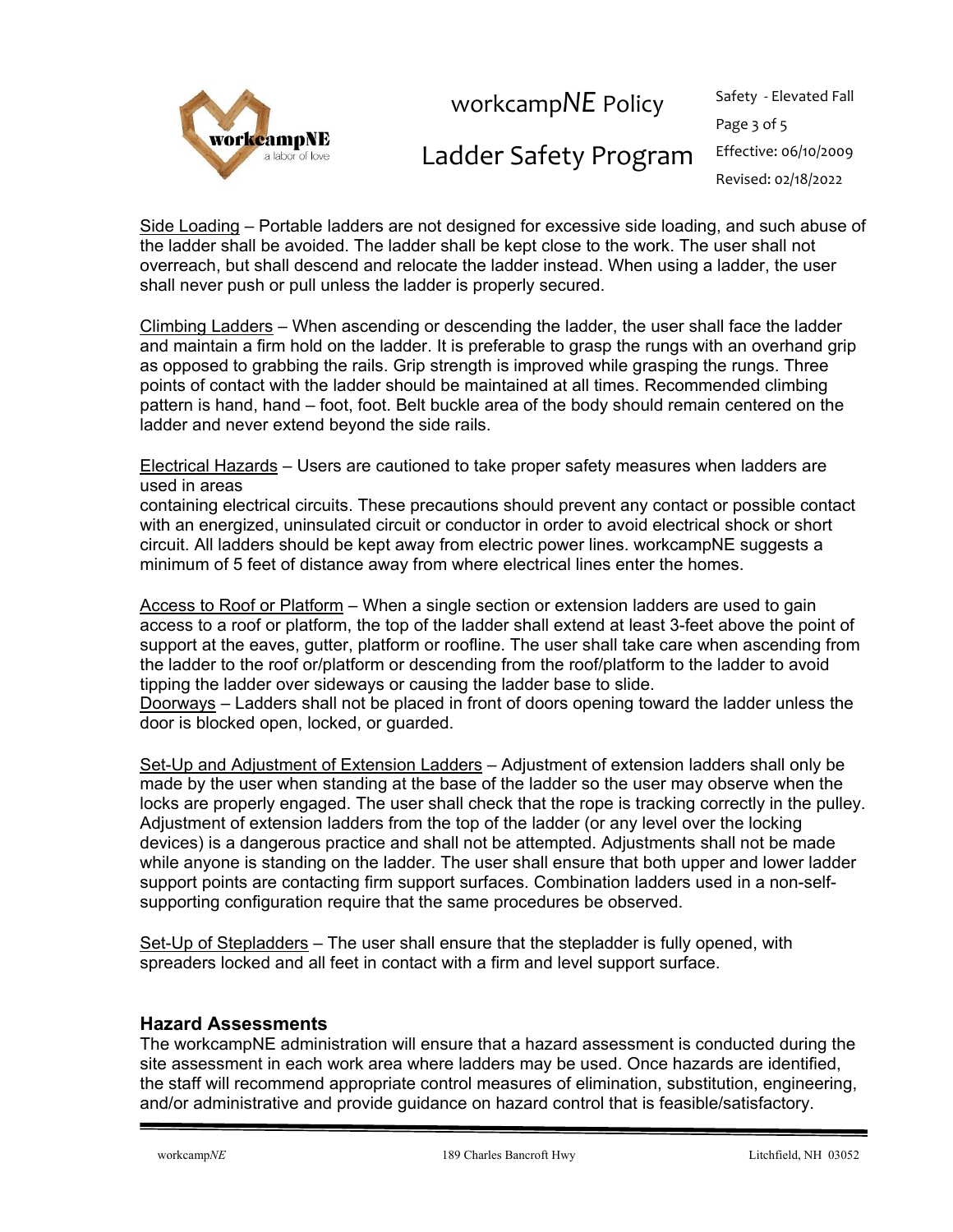

# Ladder Safety Program Effective: 06/10/2009

Page 4 of 5 Revised: 02/18/2022

## **General Safety Requirements**

Inspection – A thorough ladder inspection shall be made when the ladder is originally purchased received, and put into service. The ladder shall be inspected before each use. Working parts and rung/step-to-side-connections shall be checked. A portable ladder inspection checklist is attached to this program to assist with the inspection (Attachment A). In addition, a link is provided in the resources section of this program for the National Institute of Occupational Safety and Health Ladder Safety App. The app has inspection checklists for various types of ladders. Where structural damage or other hazardous defect is found, the ladder shall be taken out of service and either discarded or repaired by a competent mechanic. Ladder safety systems shall be inspected by the user prior to each use, by a competent person at least annually and according to the manufacturer's recommendations.

Damaged Ladders – Broken or bent ladders shall be marked and taken out of service until they are repaired by a competent mechanic or destroyed in such a manner as to render them useless. The user shall not attempt to repair a defective side rail.

### **Ladder Maintenance**

Proper ladder maintenance ensures the safe condition of the ladder. Hardware, fittings, and accessories should be checked frequently and kept in proper working condition. All pivoting connections and the rung-lock cam surfaces should be lubricated frequently. All bolts and rivets shall be in place and secure before using a ladder, and no ladders shall be used if any bolts or rivets are missing or if the joints between the steps (or rungs) and the side rails are not tight. Ladders with safety shoes or padded feet which are excessively worn shall be taken out of service until repaired.

Fixed and portable ladders and step stools shall at minimum meet the appropriate Occupational **Safety** 

and Health Administration (OSHA) and American National Standards Institute (ANSI) A14.1 materials

and construction specifications.

### **Housekeeping**

Work areas will need to be kept as clean by the attendees and dry as possible to prevent slips and falls. Ladders will be taken down each day and will be stored when not in use, placed out of the way and out of general sight to minimize theft.

### **Training**

All attendees will pass the written portion of the safety program with a score of 80% or better. The written portion comprises 4 areas and associated quizzes; General, Drills, Saws, and Roofing. Each attendee is required to pass the General quiz and as many of the other 3 that apply to work they will be doing while serving with workcampNE.

All attendees not considered proficient with power tools will participate in the "hands on" portion of the training - demonstrating competency with the tool(s).